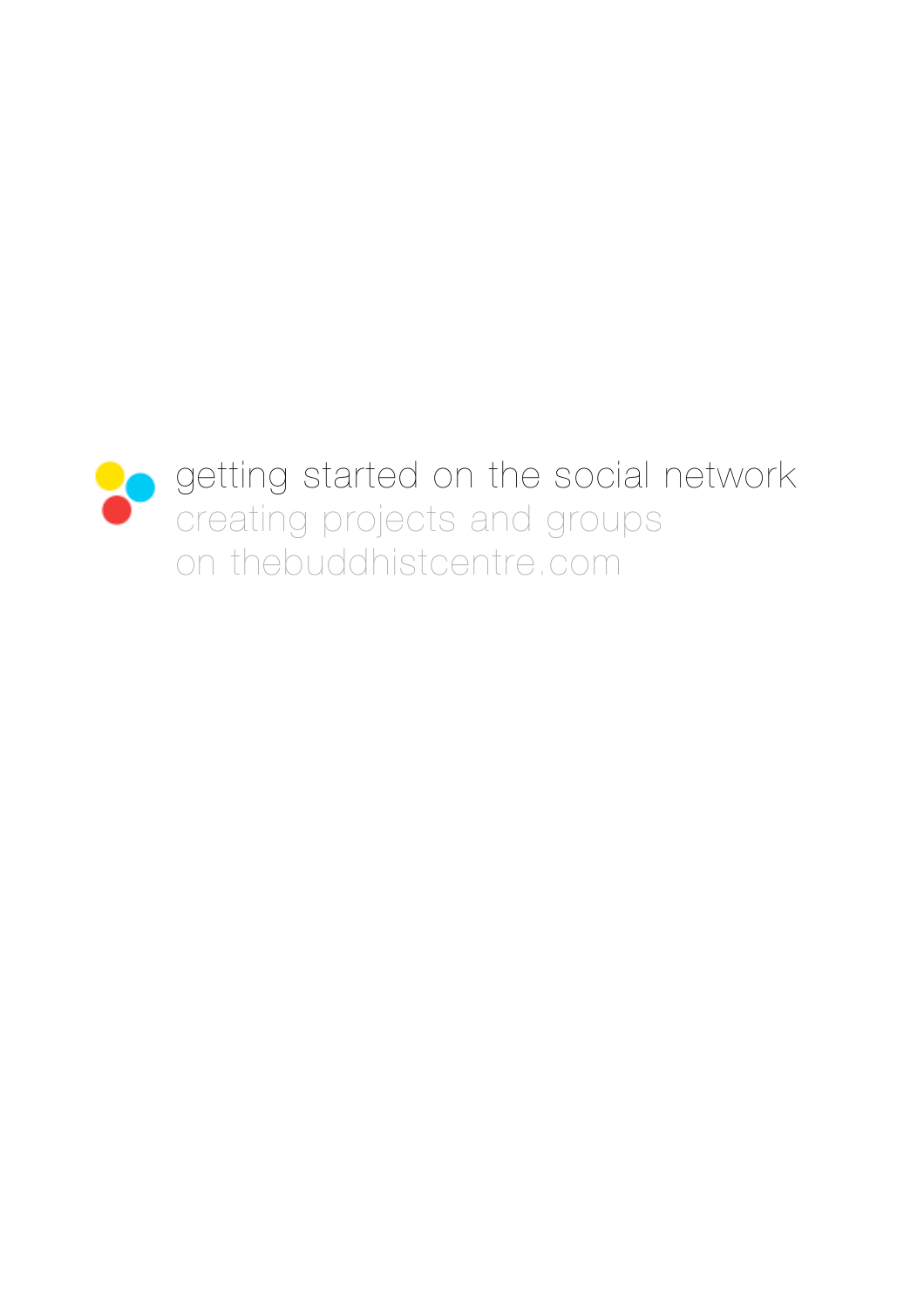# **the essentials**

## **introduction**

This document gives instructions on how Triratna projects (Buddhist Centres and other institutions) can set up their own spaces on thebuddhistcentre.com and begin using the rich features our new Movement website has to offer. There are also some answers to common questions at the end, including details of how you can get further help with setting things up.

If you need to refresh your memory of what the social network is all about, you can view and download our extended 'getting ready' notes here at any time: **<http://tinyurl.com/7aggr2c>**

You can also read our community guidelines here: **<http://thebuddhistcentre.com/text/community-guidelines>**

Once you're ready to begin creating your spaces and posting to them, here's how to go about it **(key things to do first in boxes!)**:

## **stage 1: how to get started**

**1.** Once you have decided who will take overall responsibility for administering your presence on the site, they can go ahead and create their own user account with us.

Your administrator can sign up for a user account here: **thebuddhistcentre.com/register**

- If your administrator had an account with us for the Urban Retreat 2011, there is no need for them to register again. They can just log in with the same details: **thebuddhistcentre.com/login**
- ★ Remember, this principle administrator must be a member of the Order. But they can easily designate other administrators to help if they like, who don't have to be Order members (see p.4, 'notes on adding your team', for more details).
- **2.** Your principle administrator should email us with the following details:
- their own username
- the full name of the Project (eg. *San Francisco Buddhist Center*, *Karuna Trust*) Send these to: **centres@thebuddhistcentre.com**
- *Your web address*: If the project has a specific acronym you'd like to use in the web address, let us know that too. e.g. North American Triratna Assembly = NATA = *thebuddhistcentre.com/NATA*. Otherwise we'll use your place or project (e.g. *thebuddhistcentre.com/sanfrancisco, karunatrust*).

N.B. We need to know this *before you get set up.* Once the address is active it can't be changed.

- *Public or private?*: Projects on thebuddhist centre.com are public by default so people can find you and follow your activities easily. If you think you need a private Project for your work, invisible to everyone except *existing Project members* (you'd have to add all members manually), let us know.

**3.** We'll send them a link to a brand new Project space and they can go ahead and start setting it up!

**stage 1 complete!**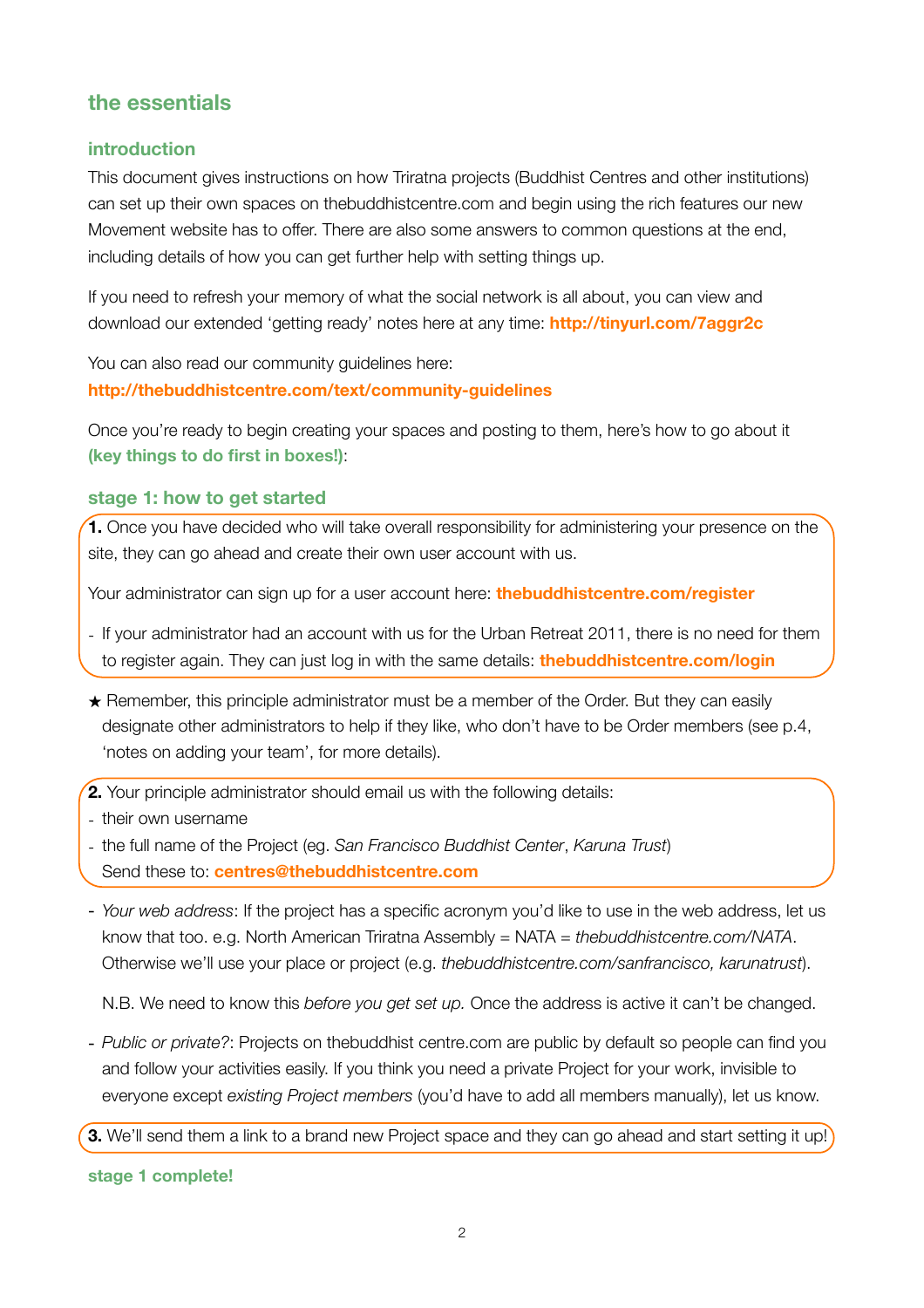## **stage 2: how to set up your project and groups**

Once you have your administrator user account(s) you can set up your Project and edit it anytime. It should be quite quick to get set up – it typically takes 30 minutes or less. The procedure for Groups is almost identical.

- **★ We've posted a [video walk-through](http://www.apple.com/)** if you'd like to see how it's done first.
- ★ In advance of the actual set-up it might be helpful to organise on your computer the files and images you need, so you have everything to hand (eg. a folder for pictures of the team, a folder for pictures of the Centre, etc.).

Here's what you need to get set up (if you'd like help with any of it, please **[let us know](mailto:support@thebuddhistcentre.com?subject=help)**):

- **1.** A short introductory message about the work of your project for its 'home' page.
- ★ If you're using text that you've taken from your website or Facebook page, it's best to copy it first into a text editor or word processing program on your computer and save it as a plain text file. This will get rid of any web code and ensure it displays properly on the site (we do as much of this as we can by default). Otherwise, just type directly into the box on the set-up form.

**2.** At least one image to represent your space (perhaps your logo or a picture of your rupa), and an image of your Chair/Director to go beside the 'home' page message about your project. These need to be a minimum of 200 x 200 pixels in size.

**3.** You can add images of your administrators and team members to your 'home' page gallery (recommended) and other pictures of your space too if you like. These need to be a minimum of 400 x 400 pixels in size.

**4.** You can optionally add your project's address and contact details (recommended) and upload a pdf of your latest program or brochure (also recommended).

**5.** Your administrator can choose 'edit members' from the 'home' page to make any existing members of your Project an administrator or part of the team (see p.4 for more details). To do this they'll need a list of the usernames of anyone you'd like to be able to help administer or post to your Project.

**6.** Now all you need to do is email your sangha a link to your page so they can register on thebuddhistcentre.com and join your Project and Groups!

- Administrators can also manually add members to the Project who have an account on the site.

#### **stage 2 complete. congratulations – you now have a project on thebuddhistcentre.com!**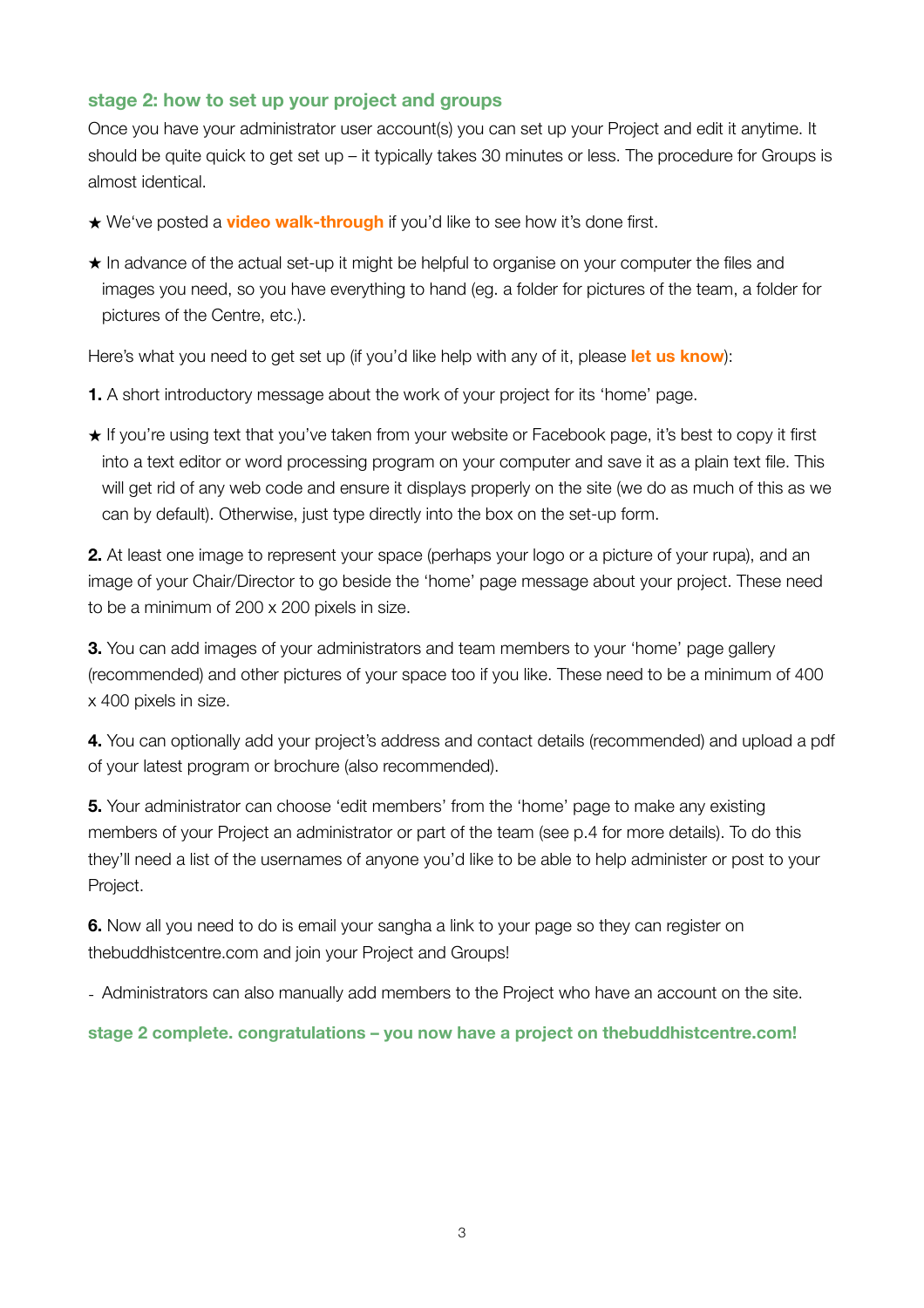## **the extras**

## **extras 1: notes on adding your team**

The language of the computer systems used to create social networks can sound a bit clunky. 'Administrators', 'Users', etc. can all seem very technical and maybe even a bit scary! But in reality it works out just like any kind of Triratna team – some people take responsibility for managing the whole project, others help with that as part of their own contribution. Here's a detailed guide to what you need to know (the **[video walk-through](http://www.apple.com/)** will help if the words don't work!):

- ★ Any members of your team that you'd also like to be able to post to your Project or help administer it should now create an account with us and join your Project (they can join before it's fully set up). **[thebuddhistcentre.com/register](http://thebuddhistcentre.com/register)**
- ★ Your principle administrator can then designate them as 'administrators' or 'team members' via the Project's 'home' page using the 'edit members' link.
- ★ Remember, administrators hold the keys, as it were, to your 'official' space on thebuddhistcentre.com. We'd recommend limiting the number of administrators to 5 at most.
- Only administrators can edit your Project, designate other administrators, and set team members.
- Administrators and other team members can make posts to your Project page and create Groups under its auspices.
- Other members people who 'join' your Project can't post or set up Groups within it, but they can comment on posts the team have made and contribute to discussion that way.
- If you set up Groups then the difference here is that *all members* who join one of your Groups can post to it. So these are more fully participatory spaces.
- Within any Group administrators and other team members can choose to mark their own posts as 'team' posts so these stand out a bit for general users.
- They can also decide whether the Group is also a 'Course' and whether it's public (visible to everyone, who can then ask to join) or private (invisible to everyone except *existing members* – you'd have to add all members manually).

As ever, if you'd like help with any of this, please **[let us know](mailto:support@thebuddhistcentre.com?subject=help)**.